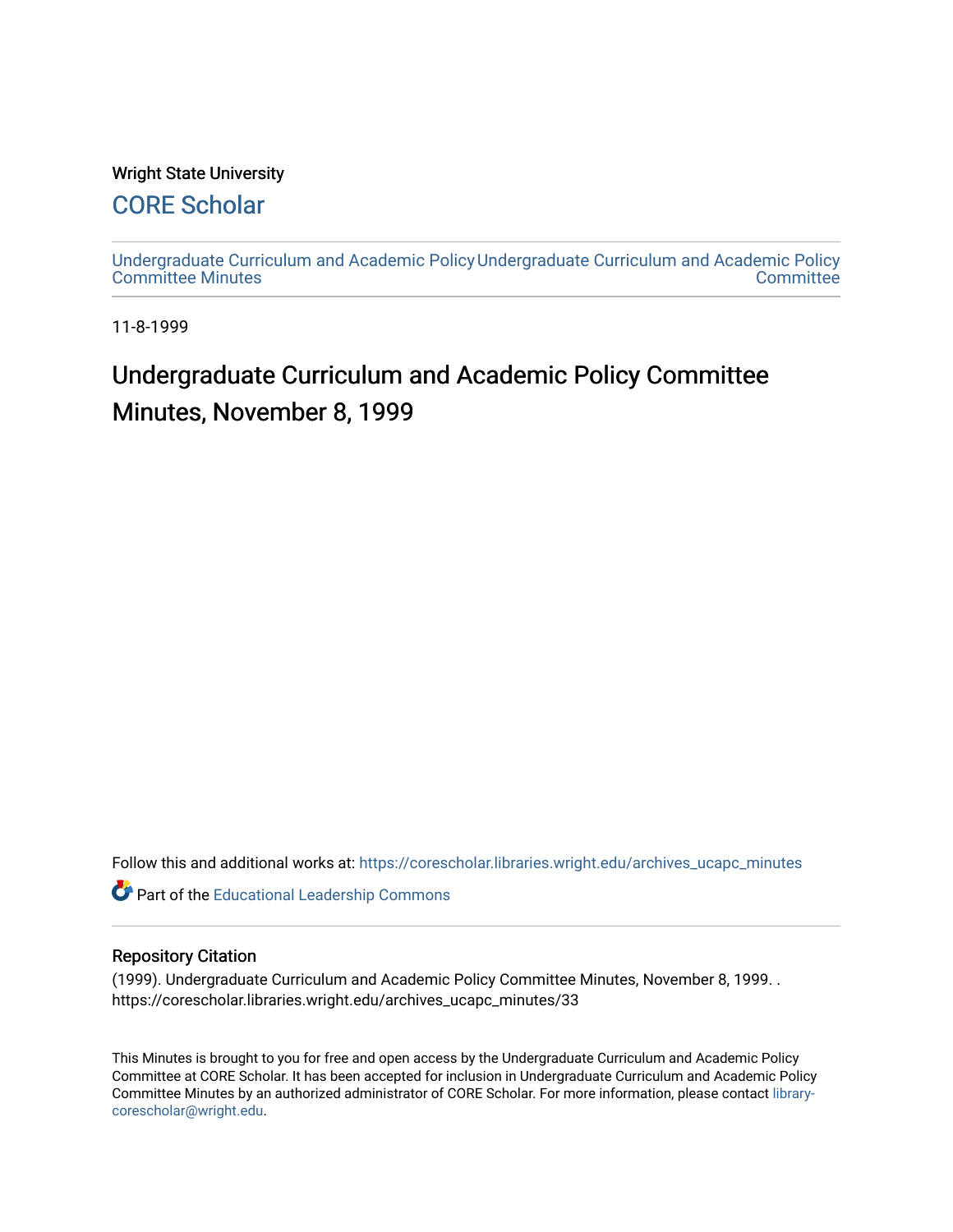# **Undergraduate Curriculum and Academic Policy Committee**

## **Minutes of November 8, 1999 Meeting**

**Present:** Carol Holdcraft, Beth Basista, Richard Mercer, Prabhaker, Mateti, Patricia Renick, Mark Sirkin, Tom Sav, Roy Vice, Jeanne Fraker (University College), Jan Maxwell (Library), Joe Law (WAC), Coleen Finegan (guest), Tim Donofrio (Registrar's Office), Joyce Hail (Registrar's Office), Beth Wirick (student rep.), Emily Acosta (student rep.)

**Minutes:** Minutes of October 11, 1999 were approved as distributed.

#### **Course Inventory Requests/Course Modification Requests:**

COSM: The following were approved: CHM 345, CHM 245

COLA: The following were approved: PLS 473, MUS 195, TH 331. SAC \*\*\* was tabled pending clarification.

CECS: The following were approved: ME 458L, CEG 476, CEG 477

#### **New Programs/Program Changes:**

COLA: The committee approved the proposed Bachelor of Fine Arts Degree in Art with Emphasis in Art Education. This program has been reviewed and approved by the Council of Deans and will be forwarded to Faculty Senate for action.

#### **Old Business:**

**Alternative to X Grade:** A proposal on the development of an alternate grade to the "X" for students who, for whatever reason(s), never attend a particular class was received from Undergraduate Petitions Council. Input was received from the Registrar's Office and from members of Undergraduate Petitions Council. After lengthy discussion the committee voted against the recommended proposal. The committee recommends that efforts be increased to encourage students to check their schedule after the quarter begins to be sure they are only registered for the courses they are attending.

**Advise and Consideration of Add Policy Recommendation, & Attendance Policy Recommendation:** The committee heard input from students and representatives from registrar's office. The following policy recommendations were made:

#### **Registration and Add Policy**

Unless courses are otherwise designated in the schedule of classes, students may register for courses, add courses, or make schedule changes through the Registrar's Office during the first seven calendar days of the quarter. For other courses that are so designated in the schedule of classes, students must obtain